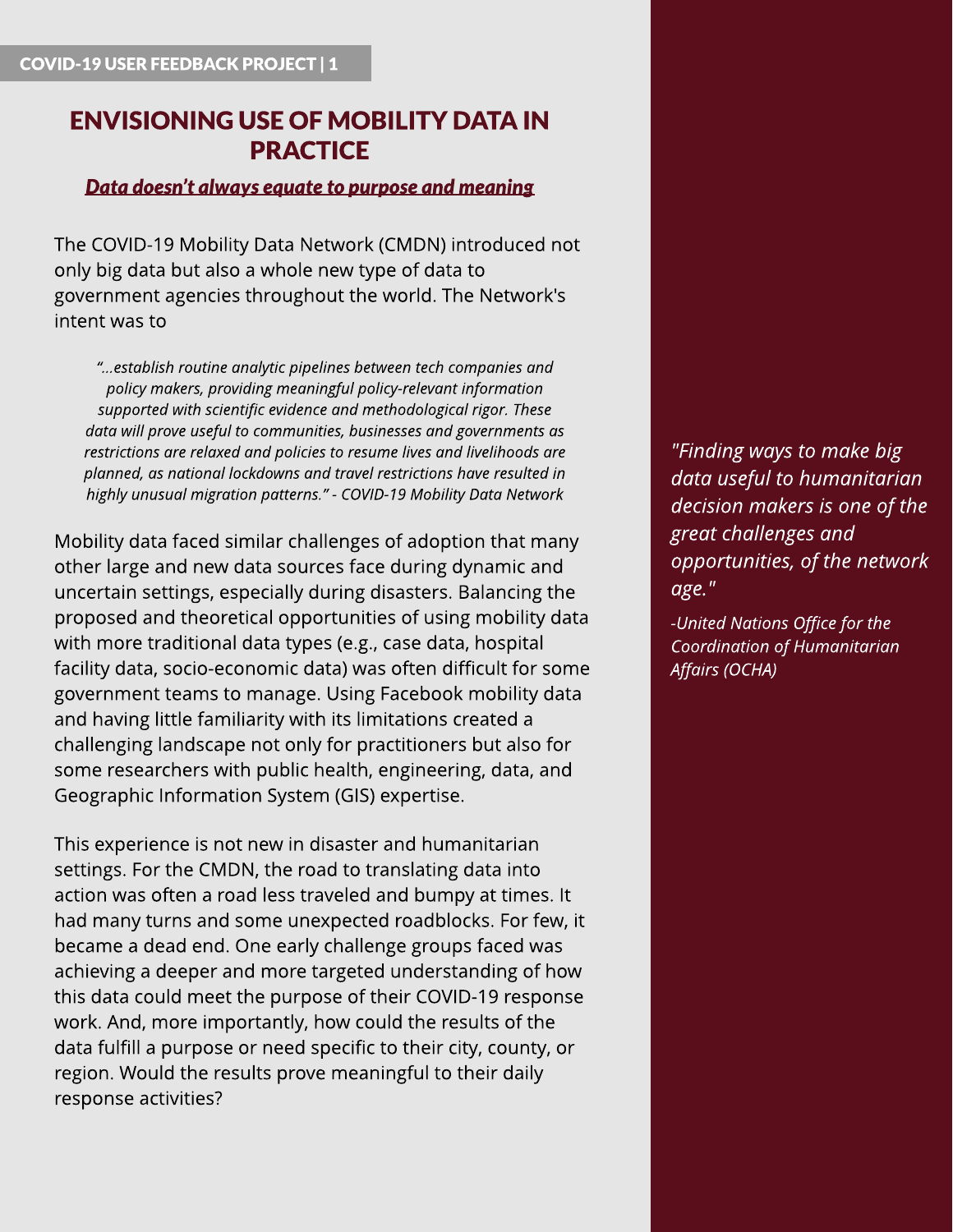## FORMULATING A QUESTION THAT MEETS THE PURPOSE

One of the first steps of aligning data and use is a common understanding among collaborators about 1) the ultimate goal for using the data and 2) if the meaning or insight that emerges from the data is aligned with the group's specific purpose.

As expected, government collaborators in the Network easily understood the relationship between the individual or group movement and the spread of COVID-19. Social distancing policies, from travel restrictions to quarantine, were a familiar lived experience around the world. So, theoretically, looking at data about movement made sense but getting to the next step was a challenge for many collaborators.

Specifying relevant questions for each group required not only access to [data](https://pub.lucidpress.com/CMDN_UserFdbck_Brief4/), but also data literacy, often a data [translator,](https://pub.lucidpress.com/CMDN_UserFdbck_Brief4/) and time to formulate specific questions and envision how the results may impact their daily work. Teams in British Columbia and Southeast Asia had previous experience using mobility data and were able to progress more quickly. The communications team from Los Angeles, California was able to specify their purpose and objective, enabling a smoother journey with Christine Tedijano, a doctoral student at the Harvard TH Chan School of Public Health.

#### ASKINGQUESTIONSTHAT THEDATA COULDN'T ANSWER

Many public health providers and government practitioners thought that the Facebook mobility data would show them which priority neighborhoods in their jurisdiction were abiding by the social distancing policies. For some, achieving an action-centered neighborhood view was not possible. In Philadelphia, the neighborhood level data looked different from the way city public health teams were defining neighborhoods in their daily activities, ultimately not providing them the specific neighborhoods or locations that they were most interested in.

**?Although they were less familiar with these types of data products, we fine tuned metricsthat were useful and easy for them to understand. They were always** really clear about **their objectives.?**

**- Christine Tedijano, graduate student, Harvard University**

**?It took a bit of time to wrap our headsaround it.** As there was nothing to **compare it to from the past.?**

**- Senior Data Fellow, Florida**

**?Thisisreally hard, we were all scrambling, they didn?t know what the important** questions were, **and we didn?t know either. We didn?t have time to devote to thinking about it?**

**- Ayesha Mahmud, Department of Demography, University of California Berkeley**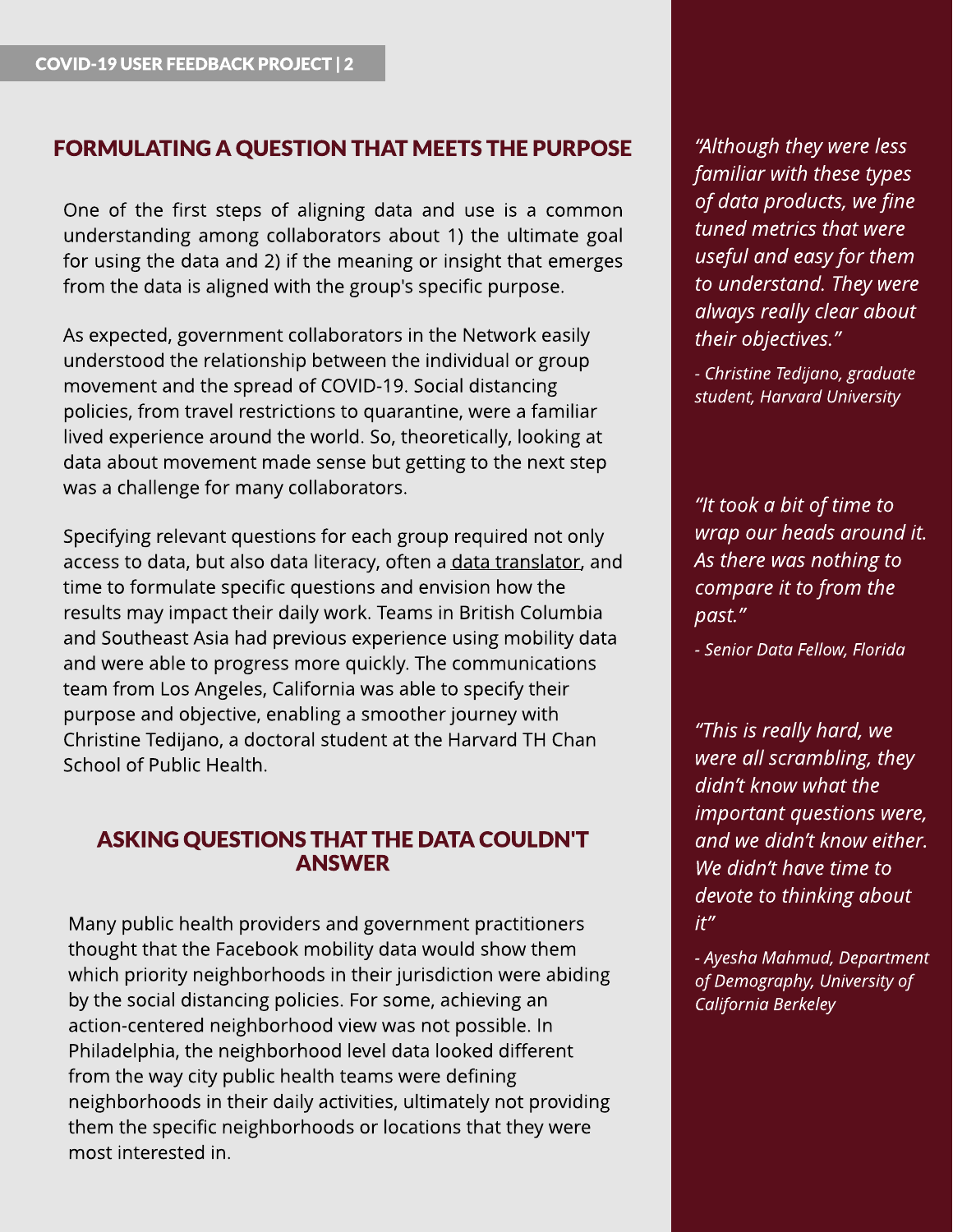Many also hoped that the data would show them deeper insights about age, gender, and socioeconomic status (SES). Others realized that the areas they were most interested in did not contain enough Facebook data due to tile sparsity. As a result, some groups sought [other](https://pub.lucidpress.com/CMDN_UserFdbck_Brief5/) [datasets](https://pub.lucidpress.com/CMDN_UserFdbck_Brief5/) to meet their needs.



### IMPACT ON COLLABORATIONSAND EVENTUAL USE

In Philadelphia, while the data showed general movement within the city, it lacked the neighborhood specificity that they needed. Despite being able to integrate a few demographic variables of interest, the team wasn't able to achieve a level of meaning that was useful for their Department of Public Health. In the end, even though there was an abundance of Facebook data to work with, it lacked meaning for the purposes that were important to them. In Tennessee, a university hospital data analyst was unable to use the data as it lacked the location specificity of interest; bars and restaurants.

**?it wasEaster Sunday, and there wasthishuge spike in mobility. And so, that really got usinterested in beingable to layer [mobility data] with other [data] and map it. And we had conversationsaround mapping? specificweekendsor if we knew there** were going to be events happening."

**- Amanda Darcangelo, Data Engineer, Syracuse County**